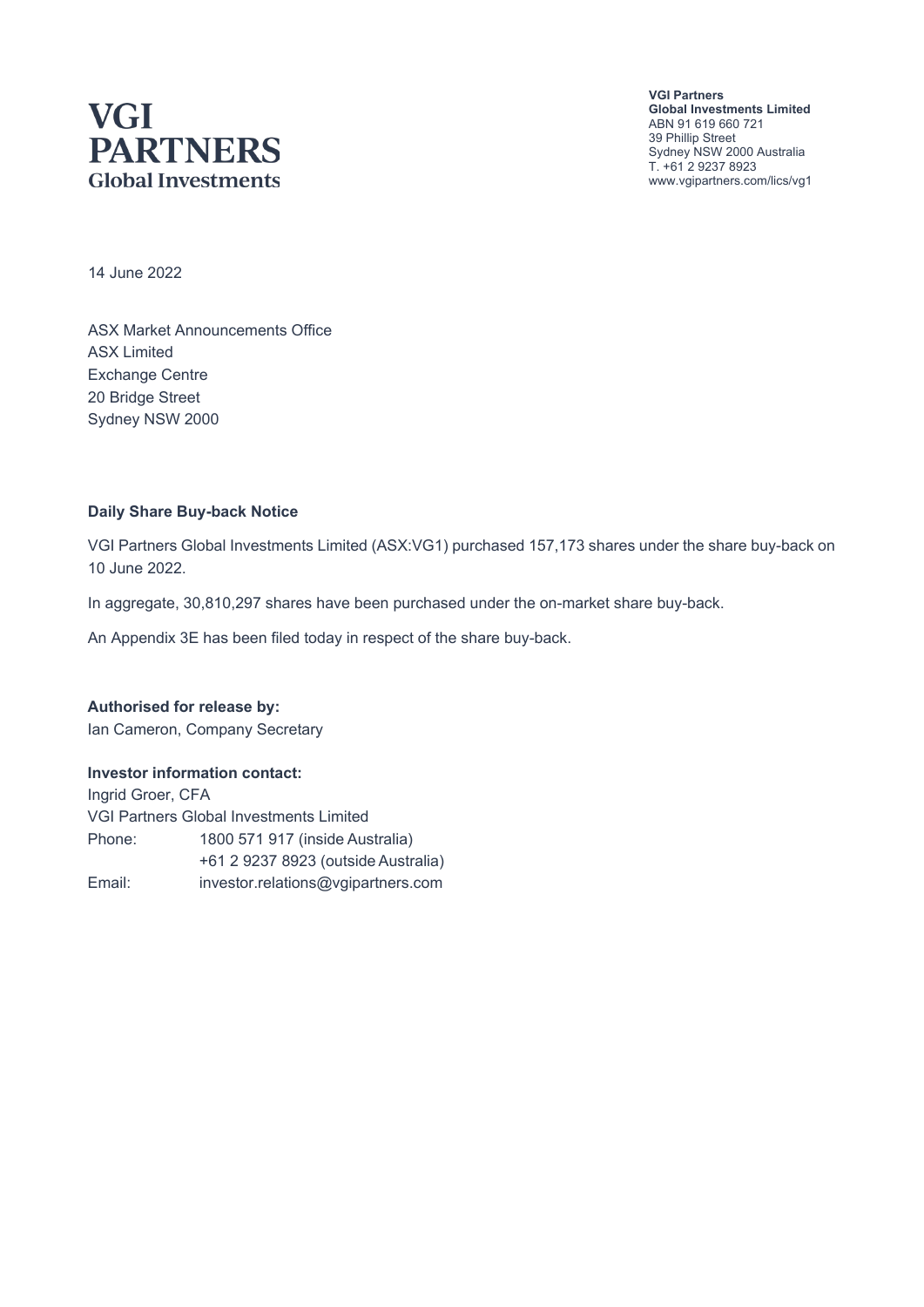*Rule 3.8A*

# **Appendix 3E**

## **Daily share buy-back notice (***except* **minimum holding buy-back and selective buy-back)**

*Information and documents given to ASX become ASX's property and may be made public.* Introduced 1/9/99. Origin: rule 3.6, Appendix 7C. Amended 30/9/2001, 11/01/10

| Name of entity                                 | ABN/ARSN       |  |
|------------------------------------------------|----------------|--|
| <b>NGI Partners Global Investments Limited</b> | 91 619 660 721 |  |

We (the entity) give ASX the following information.

#### **Information about buy-back**

1 Type of buy-back On-market buy-back within 10/12 limit

2 Date Appendix 3C was given to ASX

18 August 2020

#### **Total of all shares/units bought back, or in relation to which acceptances have been received, before, and on, previous day**

|   |                                                                                                                                              | <b>Before previous</b><br>day | Previous day |
|---|----------------------------------------------------------------------------------------------------------------------------------------------|-------------------------------|--------------|
| 3 | Number of shares/units bought<br>back or if buy-back is an equal<br>access scheme, in relation to<br>which acceptances have been<br>received | 30,653,124                    | 157,173      |
|   | Total consideration paid<br>or<br>payable for the shares/units                                                                               | \$67,416,735.10               | \$236,170.37 |

<sup>+</sup> See chapter 19 for defined terms.